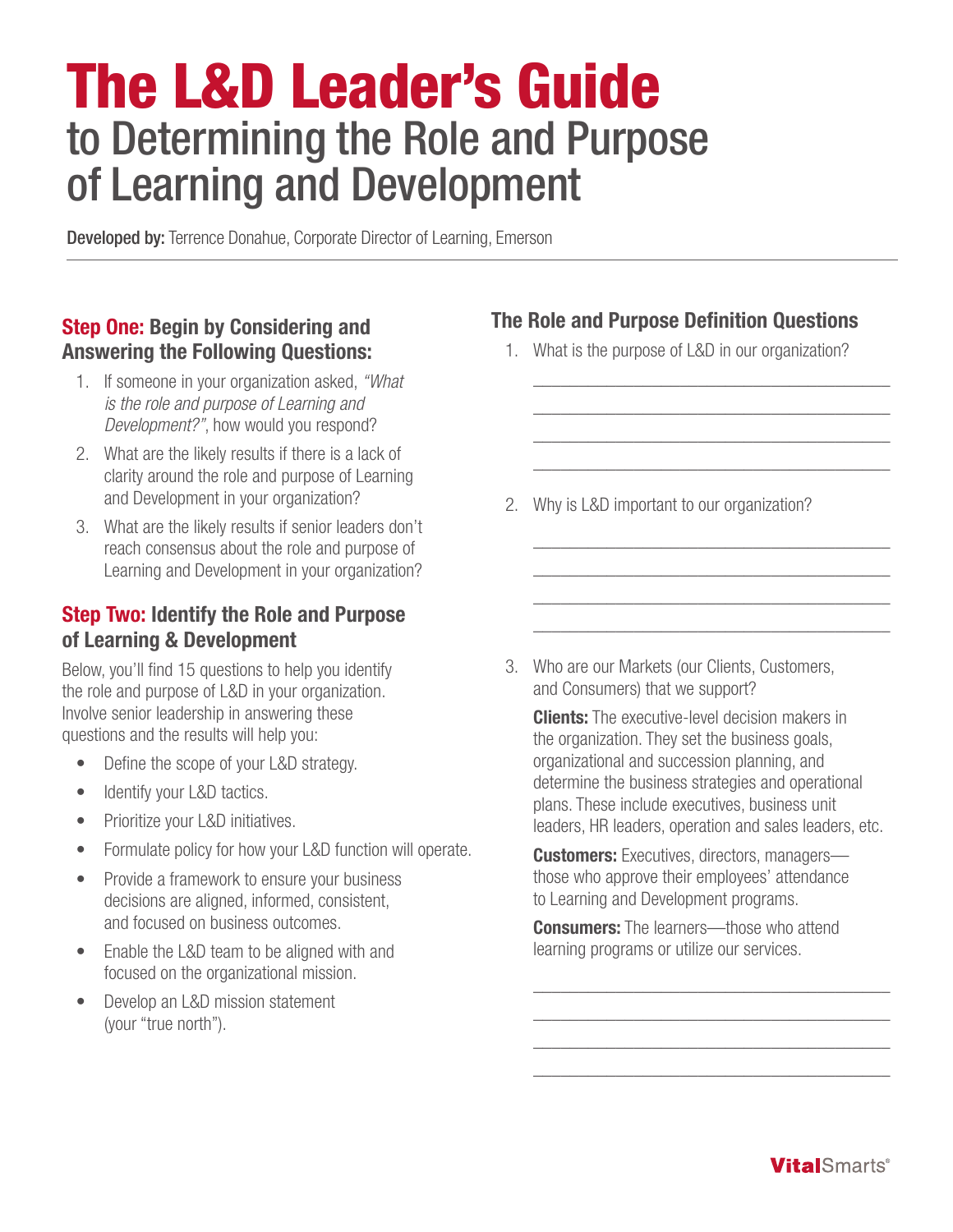4. What programs, products and services must L&D provide to be relevant to the organizational mission? \_\_\_\_\_\_\_\_\_\_\_\_\_\_\_\_\_\_\_\_\_\_\_\_\_\_\_\_\_\_\_\_\_\_\_\_ \_\_\_\_\_\_\_\_\_\_\_\_\_\_\_\_\_\_\_\_\_\_\_\_\_\_\_\_\_\_\_\_\_\_\_\_ \_\_\_\_\_\_\_\_\_\_\_\_\_\_\_\_\_\_\_\_\_\_\_\_\_\_\_\_\_\_\_\_\_\_\_\_ \_\_\_\_\_\_\_\_\_\_\_\_\_\_\_\_\_\_\_\_\_\_\_\_\_\_\_\_\_\_\_\_\_\_\_\_ 5. When should training be provided? \_\_\_\_\_\_\_\_\_\_\_\_\_\_\_\_\_\_\_\_\_\_\_\_\_\_\_\_\_\_\_\_\_\_\_\_ \_\_\_\_\_\_\_\_\_\_\_\_\_\_\_\_\_\_\_\_\_\_\_\_\_\_\_\_\_\_\_\_\_\_\_\_ \_\_\_\_\_\_\_\_\_\_\_\_\_\_\_\_\_\_\_\_\_\_\_\_\_\_\_\_\_\_\_\_\_\_\_\_ \_\_\_\_\_\_\_\_\_\_\_\_\_\_\_\_\_\_\_\_\_\_\_\_\_\_\_\_\_\_\_\_\_\_\_\_ 6. What do we expect L&D to accomplish for our organization? \_\_\_\_\_\_\_\_\_\_\_\_\_\_\_\_\_\_\_\_\_\_\_\_\_\_\_\_\_\_\_\_\_\_\_\_ \_\_\_\_\_\_\_\_\_\_\_\_\_\_\_\_\_\_\_\_\_\_\_\_\_\_\_\_\_\_\_\_\_\_\_\_ \_\_\_\_\_\_\_\_\_\_\_\_\_\_\_\_\_\_\_\_\_\_\_\_\_\_\_\_\_\_\_\_\_\_\_\_ \_\_\_\_\_\_\_\_\_\_\_\_\_\_\_\_\_\_\_\_\_\_\_\_\_\_\_\_\_\_\_\_\_\_\_\_ 7. How should the learning programs (internal and external programs) be designed? \_\_\_\_\_\_\_\_\_\_\_\_\_\_\_\_\_\_\_\_\_\_\_\_\_\_\_\_\_\_\_\_\_\_\_\_ \_\_\_\_\_\_\_\_\_\_\_\_\_\_\_\_\_\_\_\_\_\_\_\_\_\_\_\_\_\_\_\_\_\_\_\_ \_\_\_\_\_\_\_\_\_\_\_\_\_\_\_\_\_\_\_\_\_\_\_\_\_\_\_\_\_\_\_\_\_\_\_\_ \_\_\_\_\_\_\_\_\_\_\_\_\_\_\_\_\_\_\_\_\_\_\_\_\_\_\_\_\_\_\_\_\_\_\_\_ 8. Is learning considered an investment or an expense? \_\_\_\_\_\_\_\_\_\_\_\_\_\_\_\_\_\_\_\_\_\_\_\_\_\_\_\_\_\_\_\_\_\_\_\_ \_\_\_\_\_\_\_\_\_\_\_\_\_\_\_\_\_\_\_\_\_\_\_\_\_\_\_\_\_\_\_\_\_\_\_\_ \_\_\_\_\_\_\_\_\_\_\_\_\_\_\_\_\_\_\_\_\_\_\_\_\_\_\_\_\_\_\_\_\_\_\_\_ \_\_\_\_\_\_\_\_\_\_\_\_\_\_\_\_\_\_\_\_\_\_\_\_\_\_\_\_\_\_\_\_\_\_\_\_ 9. What responsibility do workshop participants (consumers) have for their own learning? \_\_\_\_\_\_\_\_\_\_\_\_\_\_\_\_\_\_\_\_\_\_\_\_\_\_\_\_\_\_\_\_\_\_\_\_ \_\_\_\_\_\_\_\_\_\_\_\_\_\_\_\_\_\_\_\_\_\_\_\_\_\_\_\_\_\_\_\_\_\_\_\_ \_\_\_\_\_\_\_\_\_\_\_\_\_\_\_\_\_\_\_\_\_\_\_\_\_\_\_\_\_\_\_\_\_\_\_\_ \_\_\_\_\_\_\_\_\_\_\_\_\_\_\_\_\_\_\_\_\_\_\_\_\_\_\_\_\_\_\_\_\_\_\_\_ 10. What responsibility do supervisors and managers (customers) have toward learning? \_\_\_\_\_\_\_\_\_\_\_\_\_\_\_\_\_\_\_\_\_\_\_\_\_\_\_\_\_\_\_\_\_\_\_\_ \_\_\_\_\_\_\_\_\_\_\_\_\_\_\_\_\_\_\_\_\_\_\_\_\_\_\_\_\_\_\_\_\_\_\_\_ \_\_\_\_\_\_\_\_\_\_\_\_\_\_\_\_\_\_\_\_\_\_\_\_\_\_\_\_\_\_\_\_\_\_\_\_ \_\_\_\_\_\_\_\_\_\_\_\_\_\_\_\_\_\_\_\_\_\_\_\_\_\_\_\_\_\_\_\_\_\_\_\_ 11. What responsibility does senior executive leadership (clients) have toward learning? \_\_\_\_\_\_\_\_\_\_\_\_\_\_\_\_\_\_\_\_\_\_\_\_\_\_\_\_\_\_\_\_\_\_\_\_ \_\_\_\_\_\_\_\_\_\_\_\_\_\_\_\_\_\_\_\_\_\_\_\_\_\_\_\_\_\_\_\_\_\_\_\_ \_\_\_\_\_\_\_\_\_\_\_\_\_\_\_\_\_\_\_\_\_\_\_\_\_\_\_\_\_\_\_\_\_\_\_\_ \_\_\_\_\_\_\_\_\_\_\_\_\_\_\_\_\_\_\_\_\_\_\_\_\_\_\_\_\_\_\_\_\_\_\_\_ 12. What responsibility does L&D have to its clients, customers, and consumers? \_\_\_\_\_\_\_\_\_\_\_\_\_\_\_\_\_\_\_\_\_\_\_\_\_\_\_\_\_\_\_\_\_\_\_\_ \_\_\_\_\_\_\_\_\_\_\_\_\_\_\_\_\_\_\_\_\_\_\_\_\_\_\_\_\_\_\_\_\_\_\_\_ \_\_\_\_\_\_\_\_\_\_\_\_\_\_\_\_\_\_\_\_\_\_\_\_\_\_\_\_\_\_\_\_\_\_\_\_ \_\_\_\_\_\_\_\_\_\_\_\_\_\_\_\_\_\_\_\_\_\_\_\_\_\_\_\_\_\_\_\_\_\_\_\_ 13. How should the effectiveness of L&D be measured? \_\_\_\_\_\_\_\_\_\_\_\_\_\_\_\_\_\_\_\_\_\_\_\_\_\_\_\_\_\_\_\_\_\_\_\_ \_\_\_\_\_\_\_\_\_\_\_\_\_\_\_\_\_\_\_\_\_\_\_\_\_\_\_\_\_\_\_\_\_\_\_\_ \_\_\_\_\_\_\_\_\_\_\_\_\_\_\_\_\_\_\_\_\_\_\_\_\_\_\_\_\_\_\_\_\_\_\_\_ \_\_\_\_\_\_\_\_\_\_\_\_\_\_\_\_\_\_\_\_\_\_\_\_\_\_\_\_\_\_\_\_\_\_\_\_ 14. What is the link between learning and performance, and what organizational disciplines need to be in place to ensure a successful learning transfer? \_\_\_\_\_\_\_\_\_\_\_\_\_\_\_\_\_\_\_\_\_\_\_\_\_\_\_\_\_\_\_\_\_\_\_\_ \_\_\_\_\_\_\_\_\_\_\_\_\_\_\_\_\_\_\_\_\_\_\_\_\_\_\_\_\_\_\_\_\_\_\_\_ \_\_\_\_\_\_\_\_\_\_\_\_\_\_\_\_\_\_\_\_\_\_\_\_\_\_\_\_\_\_\_\_\_\_\_\_ \_\_\_\_\_\_\_\_\_\_\_\_\_\_\_\_\_\_\_\_\_\_\_\_\_\_\_\_\_\_\_\_\_\_\_\_ 15. What is the role of the leader (e.g., manager, director, vice president) of L&D? \_\_\_\_\_\_\_\_\_\_\_\_\_\_\_\_\_\_\_\_\_\_\_\_\_\_\_\_\_\_\_\_\_\_\_\_ \_\_\_\_\_\_\_\_\_\_\_\_\_\_\_\_\_\_\_\_\_\_\_\_\_\_\_\_\_\_\_\_\_\_\_\_ \_\_\_\_\_\_\_\_\_\_\_\_\_\_\_\_\_\_\_\_\_\_\_\_\_\_\_\_\_\_\_\_\_\_\_\_ \_\_\_\_\_\_\_\_\_\_\_\_\_\_\_\_\_\_\_\_\_\_\_\_\_\_\_\_\_\_\_\_\_\_\_\_